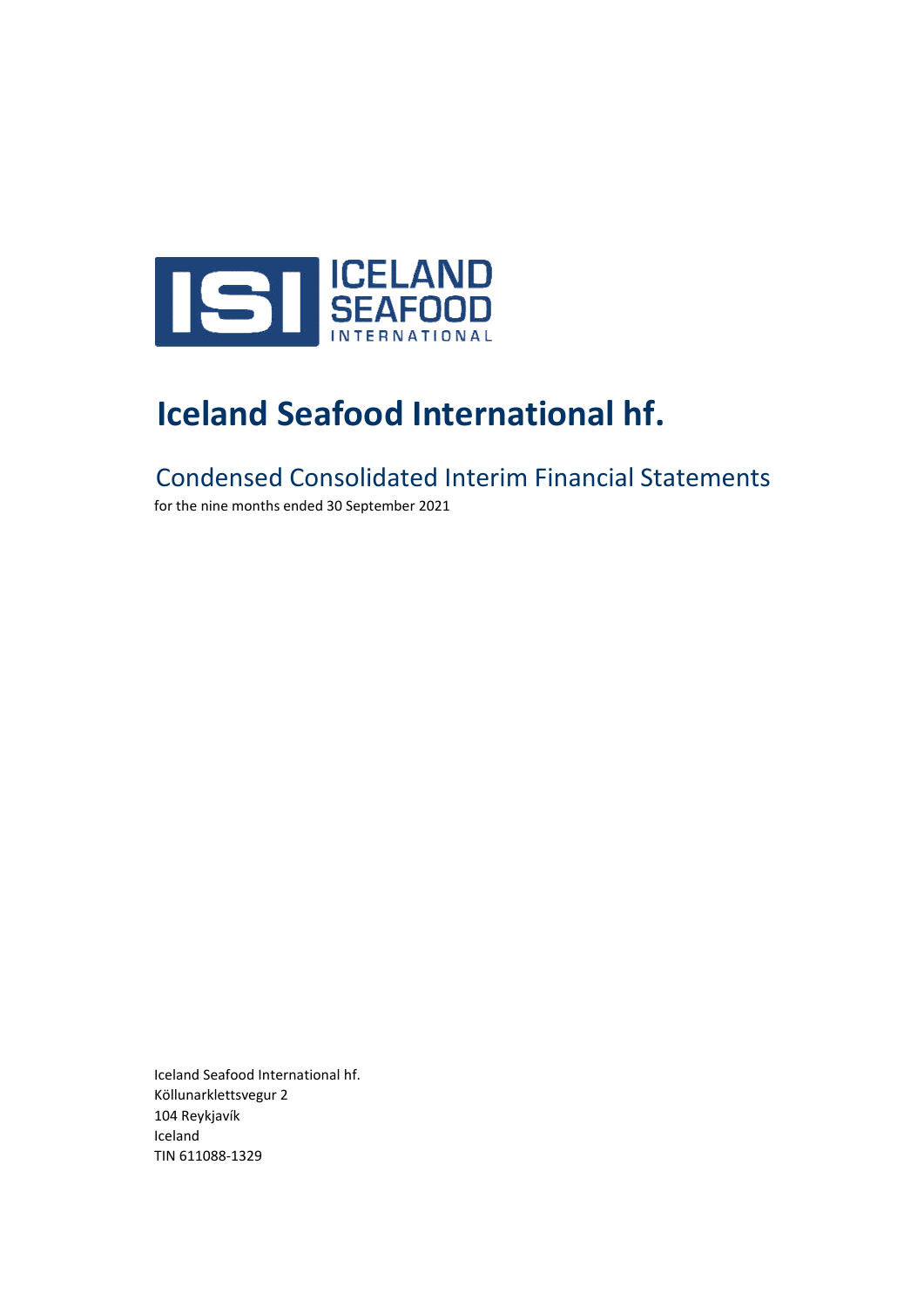# **Contents**

### Page

| 2-4   |
|-------|
| 5.    |
| -6    |
| 7     |
| 8     |
| q     |
| 10-16 |

### **Company Information**

| Name               | Iceland Seafood International hf.                                                                                                                                                                                                  |
|--------------------|------------------------------------------------------------------------------------------------------------------------------------------------------------------------------------------------------------------------------------|
| <b>TIN</b>         | 611088-1329                                                                                                                                                                                                                        |
| <b>BOD</b>         | Liv Bergþórsdóttir, Chairman<br>Bergþór Baldvinsson, Board Member<br>Halldór Leifsson, Board Member<br>Ingunn Agnes Kro, Board Member<br>Jakob Valgeir Flosason, Board Member<br>Gunnlaugur Karl Hreinsson, Alternate Board Member |
| <b>CEO</b>         | Bjarni Ármannsson                                                                                                                                                                                                                  |
| Address            | Köllunarklettsvegur 2<br>104 Reykjavík<br>Iceland                                                                                                                                                                                  |
| Web                | www.icelandseafood.com                                                                                                                                                                                                             |
| Lawyers            | Lex ehf.<br>Borgartúni 26<br>105 Reykjavík<br>Iceland<br>www.lex.is                                                                                                                                                                |
| <b>Auditors</b>    | Deloitte ehf.<br>Smáratorgi 3<br>201 Kópavogur<br>Iceland<br>www.deloitte.is                                                                                                                                                       |
| Reporting currency | Euro (EUR)                                                                                                                                                                                                                         |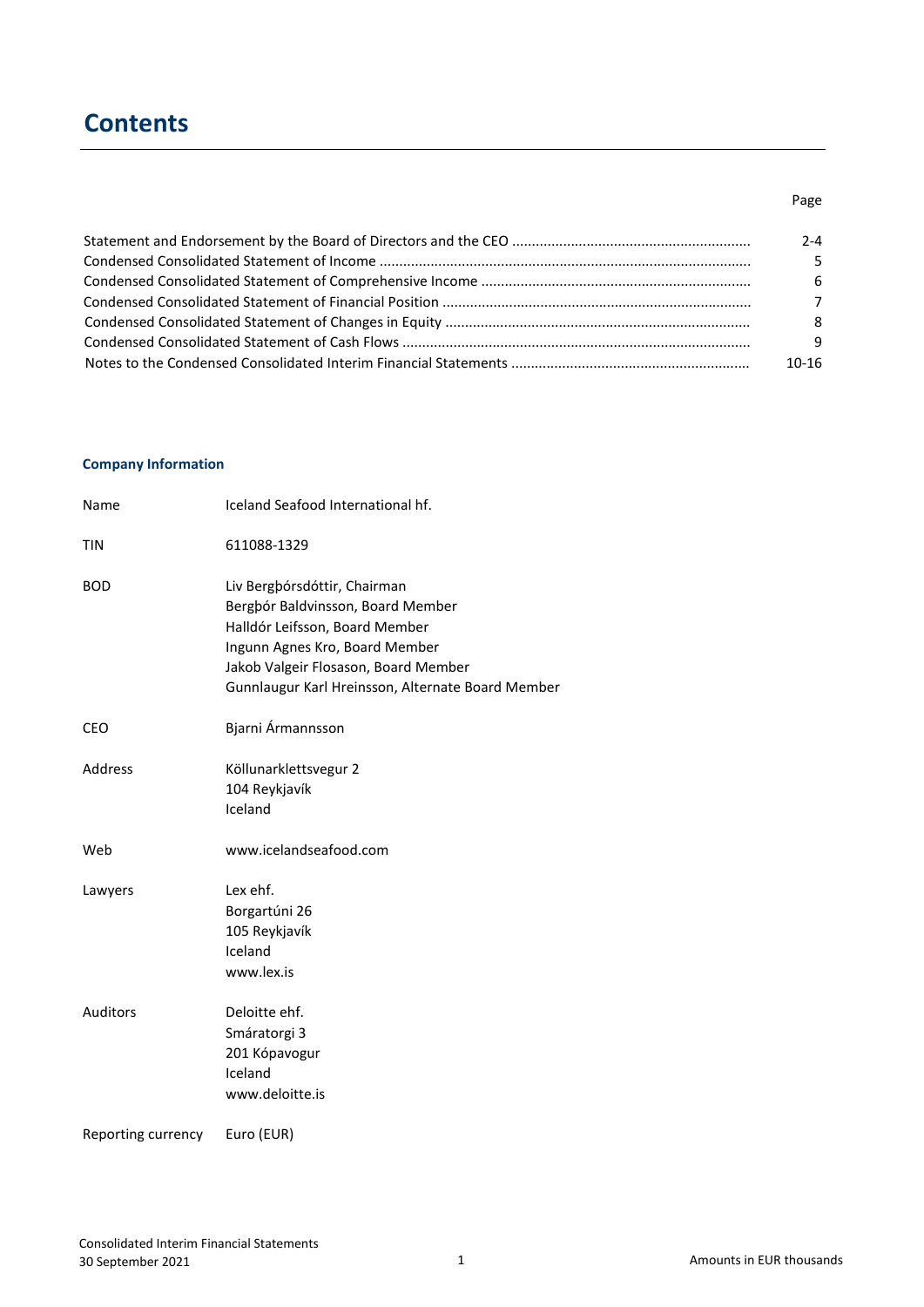# **Statement and Endorsement**

by the Board of Directors and the CEO

#### **Statement**

It is the opinion of the Board of Directors and the CEO of Iceland Seafood International hf. (the Company), that these Condensed Consolidated Interim Financial Statements present the necessary information to evaluate the financial position of the Company at the end of September 2021 and the operating results and financial developments for the nine months then ended.

The Condensed Consolidated Interim Financial Statements are prepared in accordance with the International Accounting Standard IAS 34, *Interim Financial Reporting,* and should be read in conjunction with the Company's Financial Statements for the year ended 31 December 2020.

The Condensed Consolidated Interim Financial Statements do not include all of the information required for a complete set of IFRS financial statements. However, selected explanatory notes are included to explain events and transactions that are significant to understand the changes in the Company's financial position and performance from year end 2020.

The Condensed Consolidated Interim Financial Statements are neither audited nor reviewed by the Group auditors.

#### **The Company**

The Company is a holding company for a Group of subsidiaries that are leading suppliers of North Atlantic seafood, one of the largest exporters of seafood from Iceland and a key processor of high quality seafood in the Spanish, United Kingdom and Irish markets. The Group is headquartered in Iceland and has subsidiaries in the United Kingdom, Ireland, Spain, Argentina, Iceland, France, Germany and the United States.

The Group operates across three divisions, Value Added Southern Europe, Value Added Northern Europe and Sales & Distribution Division which has offices in Iceland, France, Germany and the USA. The Value Added Divisions have processing factories and coldstores in their respective regions with Southern Europe also having a satellite facility in Argentina.

#### **Operations for the period**

Total sales in the period of EUR 319.6 million were 16% above prior year. In Value Added Southern Europe division sales have been strong, especially in Q2 and Q3 driven by good demand following easing of Covid19 restrictions. This resulted in divisional sales of EUR 124.1 million for the first 9M 2021 which was EUR 28.1 million up on 9M 2020. Sales of the S&D divisions were also impacted by lockdown restrictions in the beginning of the year, but have been good from March. Sales of Value Added Northern Europe division during the first 9M 2021 were 17% up on prior year, driven by the addition of Carr & Sons Seafood Ltd (EUR 7.9m) and new retail listings in UK.

Normalised PBT in the period of EUR 8.2 million was EUR 5.2 million up on prior year. Strong sales in key markets, especially in Q2 and Q3 and good results from the Argentinian shrimp season helped the results. Ongoing challenges in transportation and logistics negatively impacted results, especially in UK. After significant items of EUR 0.4 million and income tax of EUR 2.1 million the resultant net profit for the period of EUR 5.6 million was EUR 4.6 million above previous year.

Total assets on 30 September 2021 of EUR 264.0 million were EUR 22.5 million higher than at end of 2020. The increase in total assets was driven by higher trade receivables as a result of increased sales and acquisition of Ahumados Dominquez. Net debt at end of September of EUR 102.8 million was EUR 14.3 million higher than at year end 2020, reflecting the increase in total assets.

Equity amounted to EUR 88.7 million on 30 September 2021 or EUR 13.4 million higher than at end of 2020. Share issuance in relation to the acquisition of Ahumados Dominquez amounted to EUR 4.5 million. The equity ratio was 33.6% on 30 September 2021.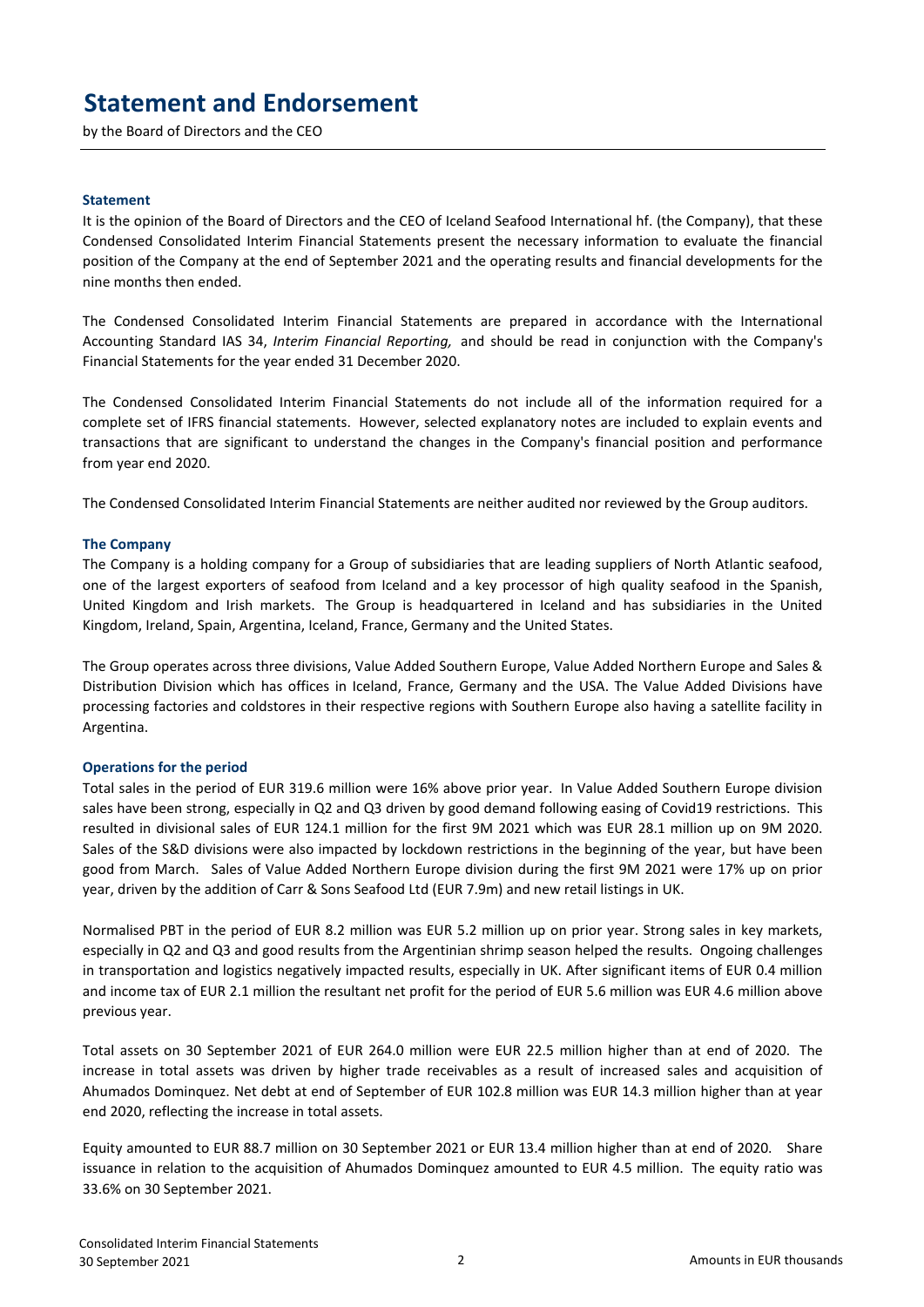# **Statement and Endorsement**

by the Board of Directors and the CEO

#### **COVID 19**

The Covid19 pandemic and related restrictions have had a significant impact on operating results since March 2020. Sales in Southern Europe which are predominantly to the HORECA sector, were significantly impacted by lockdown restrictions in the beginning of 2021. Same applied to sales to the foodservice sector in other markets, whilst retail sales were strong during the period. With easing of restrictions sales improved from March and onwards, especially in Southern Europe. However changes in restrictions implemented and the underlying uncertainty is causing more fluctuation in sales than in a normal year.

In addition to the negative impact on demand, the pandemic has indirectly caused interruptions to various supply chains. Ongoing challenges in transportation and logistics, have both negatively impacted sales and increased costs in the period.

Iceland Seafood continues to manage the situation, among actions the Company has focused on during the pandemic are:

1) Implementing appropriate contingency plans within the Group businesses, focusing on health and safety of employees and to secure the continuity of operations.

2) Tightening risk management controls, with focus on key assets on the balance sheet, inventories and receivables. Around 84% of receivables on 30 September 2021 are credit insured.

3) Secure liquidity and ongoing funding of the operation through the capital market and banks in Iceland and Spain. As part of this, the Group did secure funding for 3-5 years in Spain during 2020, completed a private placement of EUR 23.1 million bond in Q2 2021 and has continued to issue bills, currently amounting to EUR 20.9 million. Both the bond and the bills are listed on Nasdaq Iceland.

4) Utilise the Company's strong position to leverage opportunities that come up in the situation, both short term and longer term opportunities. The acquisition of Ahumados Dominguez is an example of this.

During 2021 and 2020 some of the Group's foreign subsidiaries have received local government assistance due to Covid 19.

The level of uncertainty remains high, both in relation to Covid 19 development and other key factors indirectly impacted by the pandemic. Disruptions on supply chains will continue to impact transportation and logistic costs.

#### **Acquisition of Ahumados Dominguez**

On the 27 September 2021, the Company acquired 85% of the share capital of Ahumados Dominguez, a retailoriented company with a strong brand and consumer recognition in the smoked salmon sector in Spain. The Ahumados Dominguez brand is known for its premium quality. The acquisition will strengthen Iceland Seafoods position in the Spanish retail market, as well as creating opportunities to utilize the platform Ahumados Domingues has for selling high quality cod products from Iceland. Ahumados Dominquez balance sheet is part of the group at end of September 2021 but the company will have operational impact on the Iceland Seafood Group from beginning of October 2021.

Iceland Seafood acquired 85% stake in Ahumados Dominquez for €12.4 million. The acquisition was financed with a combination of debt and issuance of new shares.

#### **Operation in the USA**

An agreement reached with Villa Seafood, that sales and distribution of Icelandic landfrozen products under the Iceland Gold brand, will go through Villa Seafood from 1 October 2021. The sales office of Iceland Seafood in the USA will be closed from that time. Iceland Seafood will continue to sell fresh and seafrozen products from Iceland directly to its customers in USA.

Inventories of the operation in USA have been sold and the aim is to collect all outstanding receivables by the end of the year. This will simplify Iceland Seafood´s operation in the USA and reduce risk. At the same time it will not have any significant impact on neither sales or profit generation of the Group.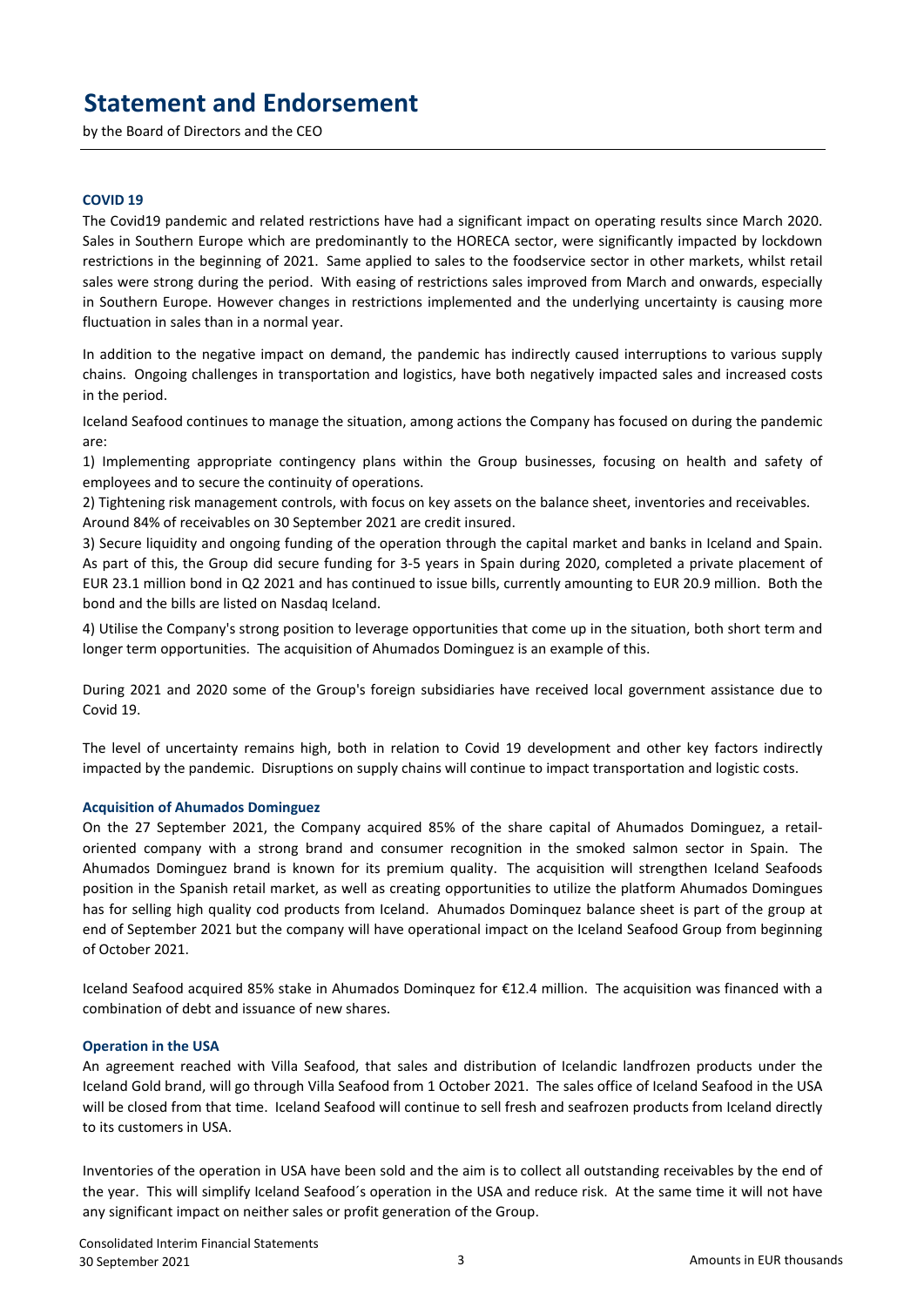### **Statement and Endorsement**

by the Board of Directors and the CEO

#### **Market capitalization**

The Company is listed on the NASDAQ Iceland main market (ticker: ICESEA). The closing price at the end of September 2021 was ISK 17.10 per share (2020 year end: ISK 12.60), giving the Company a market capitalization of EUR 308.3 million (2020: EUR 216.6 million), a 42% increase from year end 2020.

#### **Shareholders**

The number of shareholders at the end of September 2021 were 739 (2020 year end: 595). The ten largest were (shares are in ISK millions):

| 30.9.2021 |      | 31.12.2020 |      |
|-----------|------|------------|------|
|           |      |            |      |
| 294       | 11%  | 290        | 11%  |
| 279       | 10%  | 274        | 10%  |
| 277       | 10%  | 274        | 10%  |
| 274       | 10%  | 269        | 10%  |
| 164       | 6%   | 128        | 5%   |
| 159       | 6%   | 99         | 4%   |
| 131       | 5%   | 121        | 5%   |
| 103       | 4%   | 108        | 4%   |
| 96        | 4%   | 26         | 1%   |
| 82        | 3%   | 82         | 3%   |
| 1.858     | 69%  | 1.671      | 63%  |
| 856       | 31%  | 1.003      | 37%  |
| 2.714     | 100% | 2.674      | 100% |

For an overview of changes in equity, see the Condensed Consolidated Statement of Changes in Equity.

#### **Endorsement**

The Board of Directors and the CEO of Iceland Seafood International hf. hereby confirm the Condensed Consolidated Interim Financial Statements of the Company for the nine months ended 30 September 2021 with their signatures.

Reykjavík, 18 November 2021.

Liv Bergþórsdóttir Bergþór Baldvinsson Chairman of the Board **Board Board Accord Board Member** Board Member

Board Member Board Member

Halldór Leifsson Ingunn Agnes Kro

Jakob Valgeir Flosason Bjarni Ármannsson Board Member Chief Executive Officer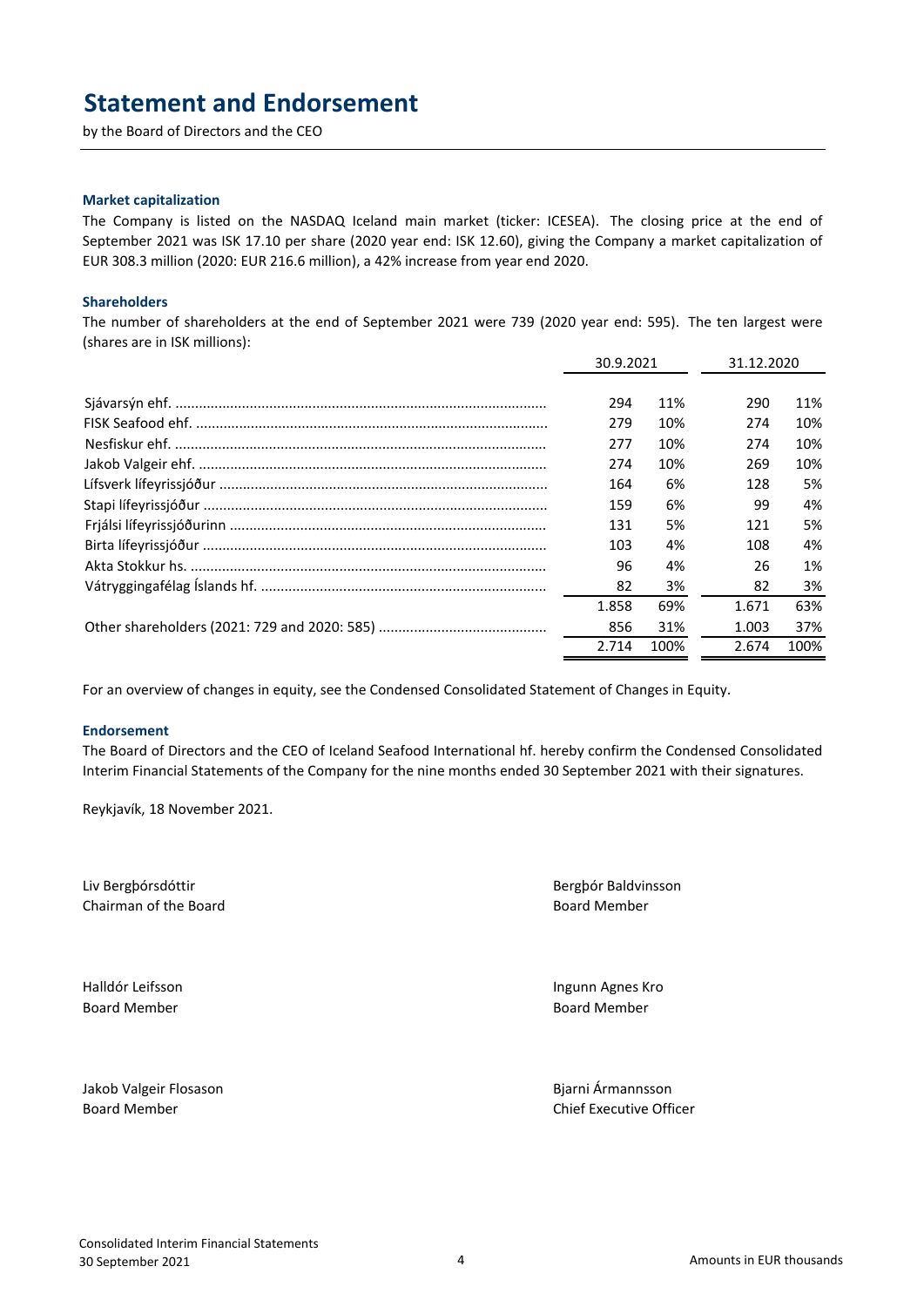# **Condensed Consolidated Statement of Income**

for the nine months ended 30 September 2021

|                                     | Note           | 9M 2021                |        |             | 9M 2020                |         |             |  |
|-------------------------------------|----------------|------------------------|--------|-------------|------------------------|---------|-------------|--|
|                                     |                | Normalised Significant |        |             | Normalised Significant |         |             |  |
|                                     |                | results                | items* | <b>IFRS</b> | results                | items*  | <b>IFRS</b> |  |
| <b>Gross profit</b>                 |                |                        |        |             |                        |         |             |  |
|                                     |                | 319.579                |        | 319.579     | 276.218                |         | 276.218     |  |
|                                     |                | (272.846)              |        | (272.846)   | (239.446)              |         | (239.446)   |  |
|                                     |                | 46.733                 |        | 46.733      | 36.772                 |         | 36.772      |  |
| <b>Operating expenses</b>           |                |                        |        |             |                        |         |             |  |
|                                     | 6              | (34.336)               | (489)  | (34.825)    | (29.073)               | (657)   | (29.730)    |  |
| Depreciation and amortisation       |                | (2.607)                |        | (2.607)     | (2.078)                |         | (2.078)     |  |
|                                     |                | 9.790                  | (489)  | 9.301       | 5.621                  | (657)   | 4.964       |  |
|                                     |                | (2.048)                |        | (2.048)     | (1.860)                |         | (1.860)     |  |
| Net exchange rate difference        |                | 418                    |        | 418         | (752)                  |         | (752)       |  |
|                                     |                | 8.160                  | (489)  | 7.671       | 3.009                  | (657)   | 2.352       |  |
|                                     |                | (2.211)                | 98     | (2.113)     | (995)                  | 396     | (599)       |  |
| Profit from continuing operations   |                | 5.949                  | (391)  | 5.558       | 2.014                  | (261)   | 1.753       |  |
| Discontinued operations, net of tax | 6              |                        |        |             |                        | (792)   | (792)       |  |
| Profit for the period               |                | 5.949                  | (391)  | 5.558       | 2.014                  | (1.053) | 961         |  |
| <b>Attributable to</b>              |                |                        |        |             |                        |         |             |  |
| Owners of the Company               |                | 5.951                  | (391)  | 5.560       | 1.386                  | (1.053) | 333         |  |
| Non-controlling interests           |                | (2)                    |        | (2)         | 628                    |         | 628         |  |
|                                     |                | 5.949                  | (391)  | 5.558       | 2.014                  | (1.053) | 961         |  |
|                                     |                |                        |        |             |                        |         |             |  |
| <b>Earnings per share</b>           | $\overline{7}$ |                        |        |             |                        |         |             |  |
| Basic (cents per thousand shares)   |                | 0,2224                 |        | 0,2078      | 0,0778                 |         | 0,0371      |  |
| Diluted (cents per thousand shares) |                | 0,2208                 |        | 0,2063      | 0,0773                 |         | 0,0369      |  |

\* See note no 6 for information on significant items.

\*\* See note no 4 for results of Q3 2021.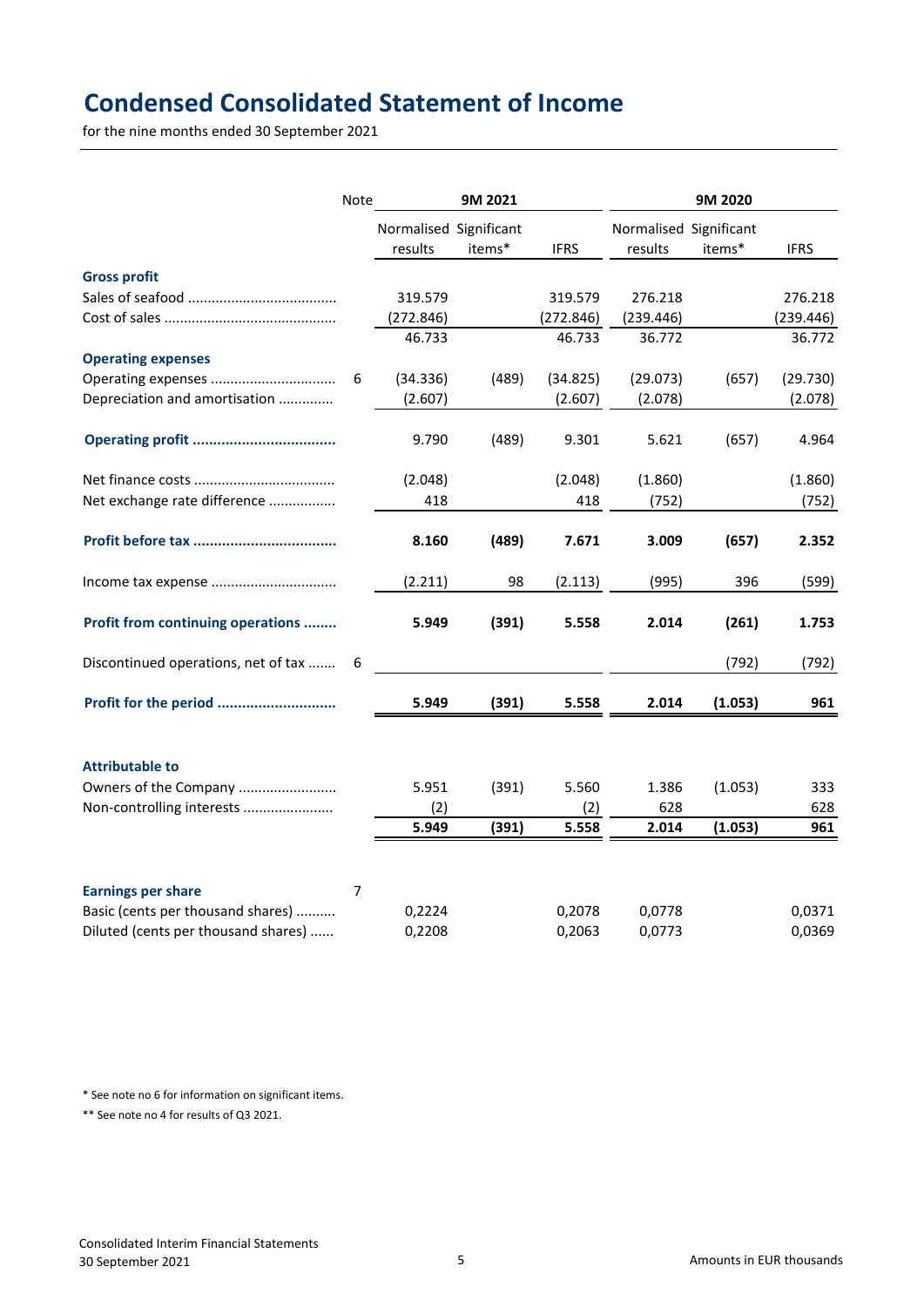# **Condensed Consolidated Statement of Comprehensive Income**

for the nine months ended 30 September 2021

| Note                                                          |         | 9M 2021                                          |             |         | 9M 2020 |             |
|---------------------------------------------------------------|---------|--------------------------------------------------|-------------|---------|---------|-------------|
|                                                               |         | Normalised Significant<br>Normalised Significant |             |         |         |             |
|                                                               | results | items*                                           | <b>IFRS</b> | results | items*  | <b>IFRS</b> |
|                                                               | 5.949   | (391)                                            | 5.558       | 2.014   | (1.053) | 961         |
| Items that may be reclassified subsequently to profit or loss |         |                                                  |             |         |         |             |
| Net fair value of cash flow hedges                            | 1.230   |                                                  | 1.230       | 653     |         | 653         |
| Translation difference                                        | 87      |                                                  | 87          | (48)    |         | (48)        |
| Total comprehensive income                                    | 7.266   | (391)                                            | 6.875       | 2.619   | (1.053) | 1.566       |
| <b>Attributable to</b>                                        |         |                                                  |             |         |         |             |
| Owners of the Company                                         | 7.268   | (391)                                            | 6.877       | 1.991   | (1.053) | 938         |
| Non-controlling interests                                     | (2)     |                                                  | (2)         | 628     |         | 628         |
|                                                               | 7.266   | (391)                                            | 6.875       | 2.619   | (1.053) | 1.566       |

\* See note no 6 for information on significant items.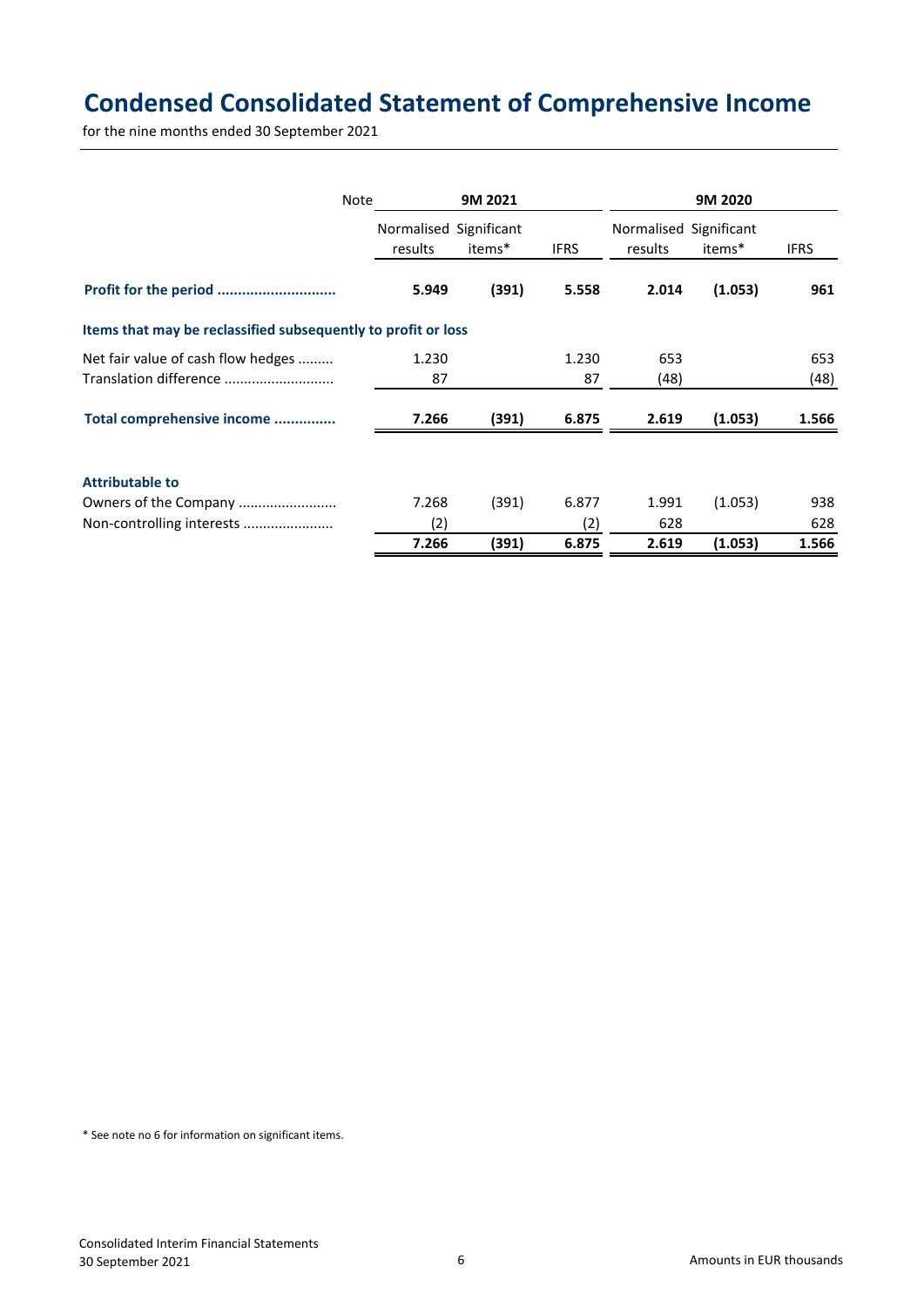# **Condensed Consolidated Statement of Financial Position**

at 30 September 2021

|                                              | <b>Note</b> | 30.9.2021    | 31.12.2020   | 30.9.2020    |
|----------------------------------------------|-------------|--------------|--------------|--------------|
| <b>Assets</b>                                |             |              |              |              |
| <b>Non-current assets</b>                    |             |              |              |              |
|                                              |             | 30.720       | 24.624       | 21.642       |
|                                              |             | 2.090        | 1.726        | 1.731        |
|                                              | 8           | 62.601       | 52.654       | 48.341       |
|                                              | 9           | 41           | 39           | 39           |
|                                              |             | 3.282        | 2.835        | 2.632        |
|                                              |             | 308          | 263          | 343          |
| <b>Total non-current assets</b>              |             | 99.042       | 82.141       | 74.728       |
| <b>Current assets</b>                        |             |              |              |              |
|                                              |             | 73.231       | 80.886       | 78.180       |
|                                              |             | 65.744       | 48.789       | 51.445       |
|                                              |             | 7.063        | 6.382        | 11.089       |
|                                              |             | 18.876       | 23.269       | 14.156       |
| <b>Total current assets</b>                  |             | 164.914      | 159.326      | 154.870      |
| <b>Total assets</b>                          |             | 263.956      | 241.467      | 229.598      |
| <b>Equity and liabilities</b>                |             |              |              |              |
|                                              |             |              |              |              |
| <b>Capital and reserves</b>                  |             |              | 76.114       |              |
|                                              |             | 80.419       |              | 72.630       |
|                                              |             | (956)<br>785 | (1.043)      | (713)        |
|                                              |             | 6.164        | (465)<br>607 | 721<br>5.633 |
|                                              |             | 86.412       | 75.213       | 78.271       |
| Equity attributable to owners of the Company |             | 2.298        | 104          | 4.165        |
| <b>Total equity</b>                          |             | 88.710       | 75.317       | 82.436       |
|                                              |             |              |              |              |
| <b>Non-current liabilities</b>               |             |              |              |              |
|                                              | 12          | 36.868       | 22.811       | 22.411       |
|                                              |             | 1.553        | 1.371        | 1.385        |
| Retirement benefit and other obligations     |             | 1.404        | 1.685        | 961          |
|                                              |             | 1.467        | 795          | 792          |
| <b>Total non-current liabilities</b>         |             | 41.292       | 26.662       | 25.549       |
| <b>Current liabilities</b>                   |             |              |              |              |
|                                              | 12          | 84.813       | 88.964       | 76.840       |
|                                              |             | 767          | 588          | 557          |
|                                              |             | 39.089       | 39.333       | 38.918       |
|                                              |             | 9.285        | 10.603       | 5.298        |
| <b>Total current liabilities</b>             |             | 133.954      | 139.488      | 121.613      |
| <b>Total liabilities</b>                     |             | 175.246      | 166.150      | 147.162      |
| <b>Total equity and liabilities</b>          |             | 263.956      | 241.467      | 229.598      |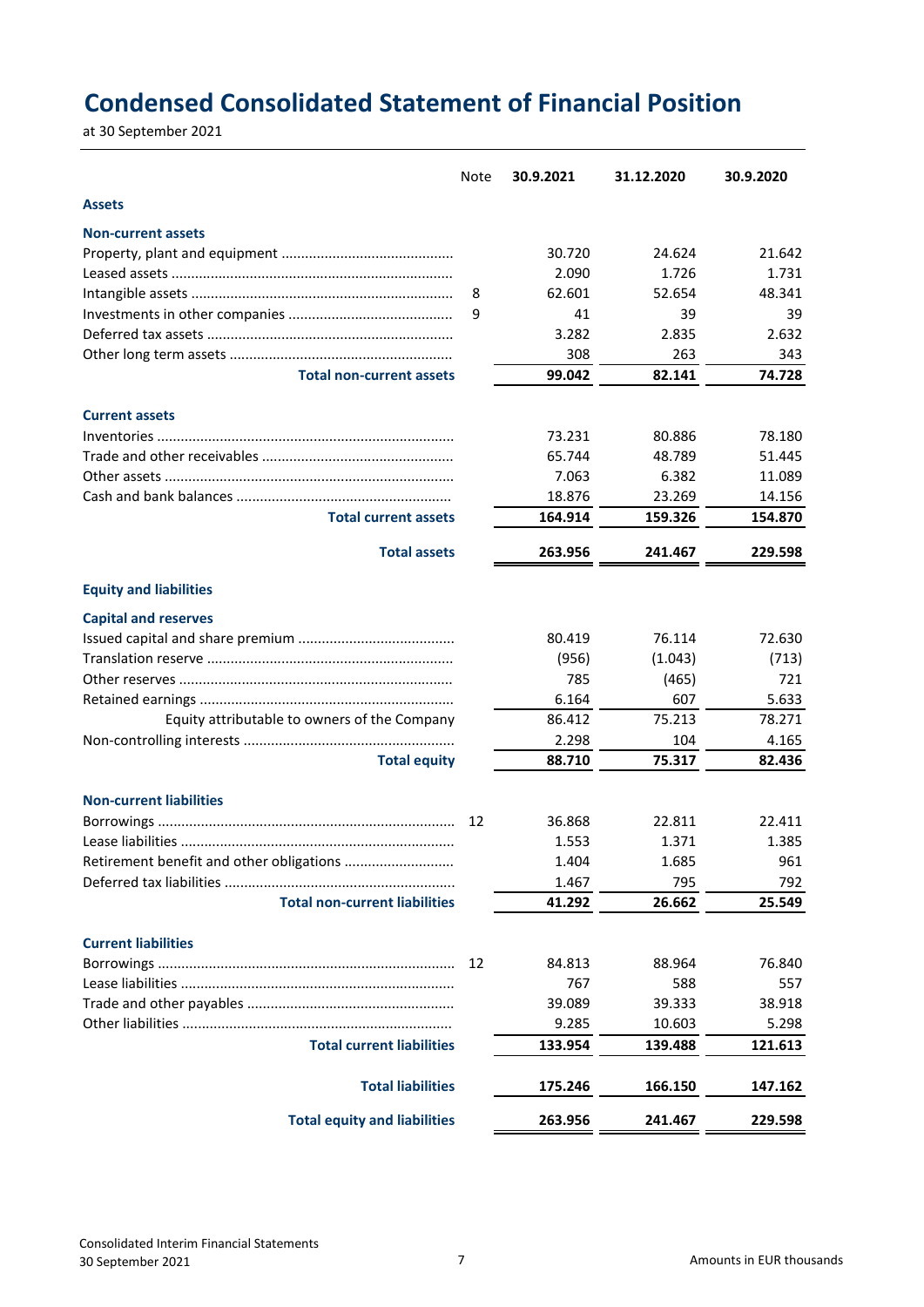# **Condensed Consolidated Statement of Changes in Equity**

for the nine months ended 30 September 2021

|                                                                                             |                  |                  | <b>Restricted equity</b> |                    |                      |                   |                                      |                                      |                                                    |                                  |                           |
|---------------------------------------------------------------------------------------------|------------------|------------------|--------------------------|--------------------|----------------------|-------------------|--------------------------------------|--------------------------------------|----------------------------------------------------|----------------------------------|---------------------------|
|                                                                                             | Share<br>capital | Share<br>premium | Translation<br>reserve   | Hedging<br>reserve | Statutory<br>reserve | Equity<br>reserve | Unrealised profit<br>of subsidiaries | Retained<br>Earnings                 | <b>Attributable</b><br>to owners of<br>the Company | Non-<br>controlling<br>interests | Total<br>equity           |
| <b>Balances at 1 January 2020</b>                                                           | 24.094           | 44.666           | (665)                    | (441)              | 430                  | 49                | 7.429                                | 874                                  | 76.436                                             | 3.805                            | 80.241                    |
| Net fair value gain on cash flow hedges<br>Translation of shares held in foreign currencies |                  |                  | (48)                     | 653                |                      |                   | 2.413                                | (2.080)                              | 333<br>653<br>(48)                                 | 628                              | 961<br>653<br>(48)        |
|                                                                                             | 391              | 3.479            | (48)                     | 653                |                      |                   | 2.413                                | (2.080)                              | 938<br>3.870                                       | 628                              | 1.566<br>3.870            |
| Acquisition of non controlling interests                                                    |                  |                  |                          |                    |                      | 30                |                                      | (3.180)<br>177                       | (3.180)<br>207                                     | (268)                            | (3.448)<br>207            |
| <b>Balances at 30 September 2020</b>                                                        | 24.485           | 48.145           | (713)                    | 212                | 430                  | 79                | 9.842                                | (4.209)                              | 78.271                                             | 4.165                            | 82.436                    |
| Translation of shares held in foreign currencies                                            |                  |                  | (330)                    | (1.209)            |                      |                   | (262)                                | (108)                                | (370)<br>(1.209)<br>(330)                          | 205                              | (165)<br>(1.209)<br>(330) |
|                                                                                             | 383              | 3.101            | (330)                    | (1.209)            |                      |                   | (262)                                | (108)                                | (1.909)<br>3.484                                   | 205                              | (1.704)<br>3.484          |
| Acquisition of non controlling interests<br><b>Balances at 31 December 2020</b>             | 24.868           | 51.246           | (1.043)                  | (997)              | 430                  | 23<br>102         | 9.580                                | (4.658)<br>$\overline{2}$<br>(8.973) | (4.658)<br>25<br>75.213                            | (4.266)<br>104                   | (8.924)<br>25<br>75.317   |
| Net fair value gain on cash flow hedges<br>Translation of shares held in foreign currencies |                  |                  | 87                       | 1.230              |                      |                   | 7.742                                | (2.182)                              | 5.560<br>1.230<br>87                               | (2)                              | 5.558<br>1.230<br>87      |
| Dividend declared from subsidiary to parent                                                 | 266              | 4.266            | 87                       | 1.230              |                      |                   | 7.742<br>(1.200)                     | (2.182)<br>1.200                     | 6.877<br>4.532                                     | (2)                              | 6.875<br>4.532            |
| Non-controlling interest arising from                                                       |                  | (227)            |                          |                    |                      | 20                |                                      | (3)                                  | (210)                                              | 2.196                            | 2.196<br>(210)            |
| <b>Balances at 30 September 2021</b>                                                        | 25.134           | 55.285           | (956)                    | 233                | 430                  | 122               | 16.122                               | (9.958)                              | 86.412                                             | 2.298                            | 88.710                    |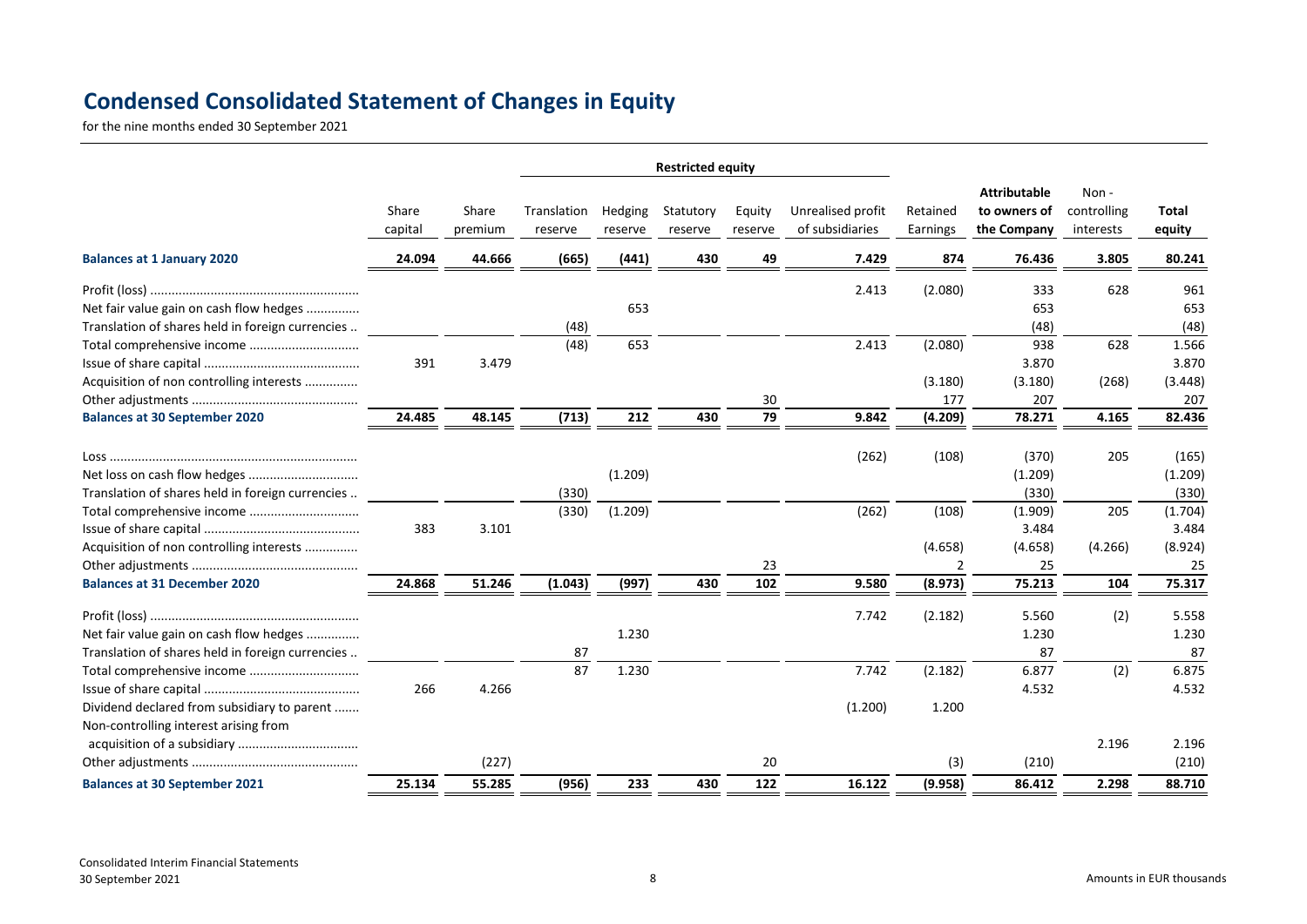# **Condensed Consolidated Statement of Cash Flows**

for the nine months ended 30 September 2021

|                                                                           | Note | 9M 2021  | 9M 2020  |
|---------------------------------------------------------------------------|------|----------|----------|
| <b>Operating activities</b>                                               |      |          |          |
|                                                                           |      | 9.301    | 4.964    |
|                                                                           |      | 2.607    | 2.078    |
|                                                                           |      | (22)     | (44)     |
|                                                                           |      | (1.146)  | 360      |
| <b>Working capital generated from operations</b>                          |      | 10.740   | 7.358    |
|                                                                           |      | 9.207    | (12.600) |
|                                                                           |      | (14.774) | 10.359   |
|                                                                           |      | (5.211)  | (9.592)  |
| Cash used in operations before interests and taxes                        |      | (38)     | (4.475)  |
|                                                                           |      | 105      | 113      |
|                                                                           |      | (2.153)  | (1.972)  |
|                                                                           |      | (702)    | (672)    |
| Net cash used in operating activities                                     |      | (2.788)  | (7.006)  |
| <b>Investing activities</b>                                               |      |          |          |
|                                                                           |      | (3.916)  | (7.792)  |
|                                                                           |      | (19)     | (151)    |
|                                                                           |      | 171      | 360      |
|                                                                           | 10   | (11.831) | (1.850)  |
| Net cash used in investing activities                                     |      | (15.595) | (9.433)  |
| Net cash before financing activities                                      |      | (18.383) | (16.439) |
| <b>Financing activities</b>                                               |      |          |          |
|                                                                           |      | (3.202)  | 7.113    |
|                                                                           |      | 792      |          |
|                                                                           |      | 23.358   | 20.460   |
|                                                                           |      | (11.908) | (4.112)  |
| Net cash outflow on acquisition of subsidiary's non-controlling interests |      |          | (1.724)  |
|                                                                           |      | 4.532    |          |
| Net cash generated by financing activities                                |      | 13.572   | 21.737   |
|                                                                           |      | (4.811)  | 5.298    |
|                                                                           |      | 23.269   | 9.610    |
| Effect of exchange rate changes on cash held in foreign currencies        |      | 418      | (752)    |
|                                                                           |      | 18.876   | 14.156   |
| Non-cash investing and financing activities                               |      |          |          |
|                                                                           |      |          | (3.868)  |

Proceeds from issue of share capital ....................................................................... 3.868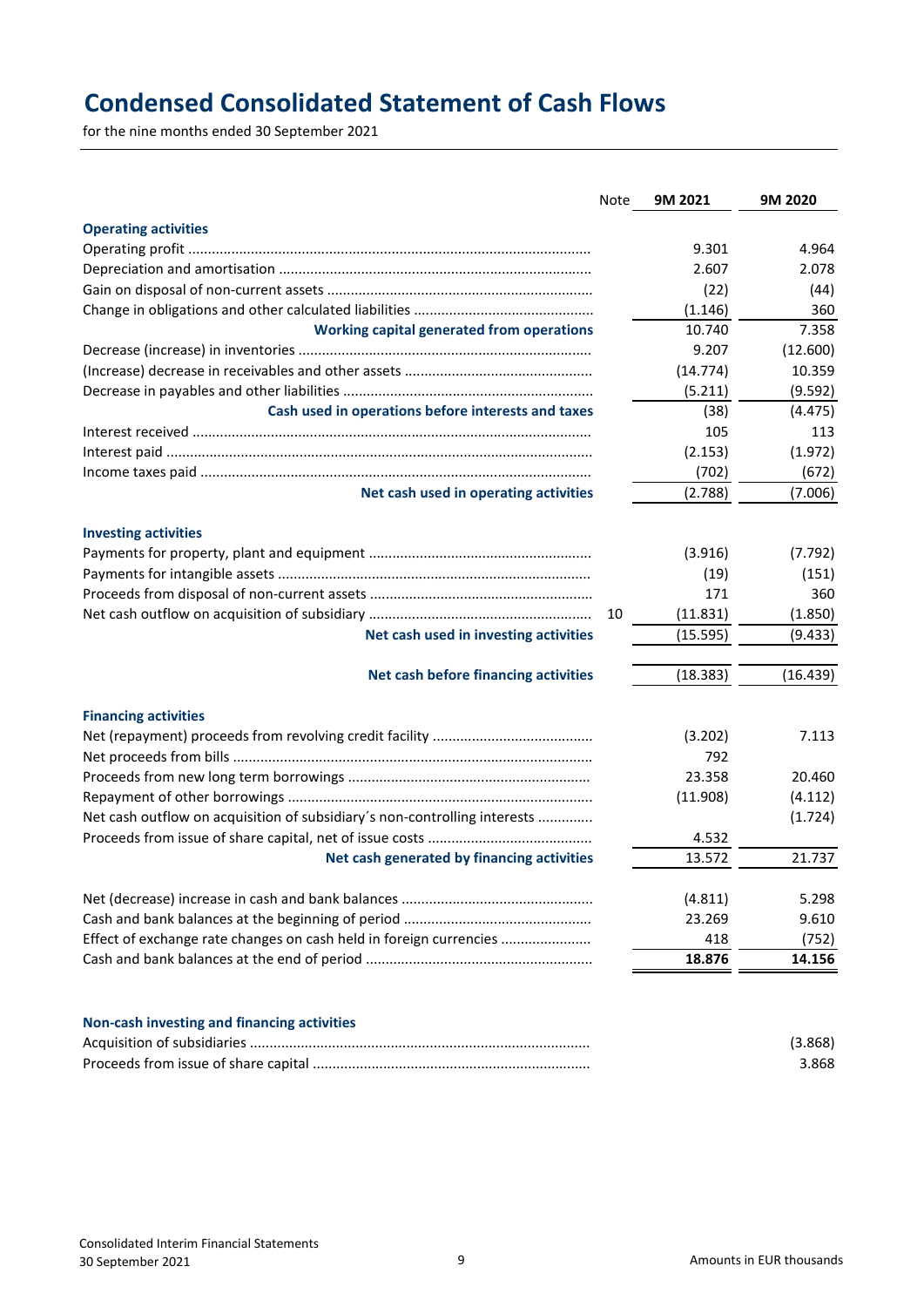for the nine months ended 30 September 2021

### **1. General information**

Iceland Seafood International hf. (the Company) is a limited liability company incorporated and domiciled in Iceland. The address of its registered office is Köllunarklettsvegur 2, 104 Reykjavík.

The Condensed Consolidated Interim Financial Statements of the Company as at and for the nine months ended 30 September 2021, comprise the Company and its subsidiaries (together referred to as "the Group").

The Company is a holding company for a Group of subsidiaries that are leading suppliers of North Atlantic seafood and one of the largest exporters of seafood from Iceland. The Group is headquartered in Iceland and has subsidiaries in the United Kingdom, Ireland, Spain, Argentina, Iceland, France, Germany and the United States.

The Company´s shares are listed on NASDAQ main market in Iceland (ticker: ICESEA).

#### **2. Statement of compliance**

The Condensed Consolidated Interim Financial Statements are prepared in accordance with the International Accounting Standard on Interim Financial Reporting, IAS 34, as adopted by the European Union.

The Condensed Consolidated Interim Financial Statements do not include all of the information required for a complete set of consolidated annual financial statements and should be read in conjunction with the Consolidated Financial Statements of the Company for the year ended 31 December 2020, which is available on the Company´s website, www.icelandseafood.com/investors.

Comparative figures in the Condensed Consolidated Interim Financial Statements have been restated. Ecomsa S.A. in Spain, loss from operation for the first nine months of 2020, amounting to EUR 792 thousand has been restated to Discontinued operation (see note 6).

The same accounting policies, presentation and methods of computation (except mentioned here above) are followed in these Condensed Consolidated Interim Financial Statements as were applied in the latest Financial Statements for the year ended 31 December 2020.

#### **3. Use of estimates and judgements**

The preparation of the Condensed Consolidated Interim Financial Statements in line with IFRS requires management to make judgements, estimates and assumptions that affect the application of accounting policies and the reported amounts of assets, liabilities, income and expenses. Actual results may differ from these estimates.

In preparing these Condensed Consolidated Interim Financial Statements, the significant judgements made by management in applying the Company's accounting policies and the key sources of estimation uncertainty were the same as those applied to the Consolidated Financial Statements for the year ended 31 December 2020.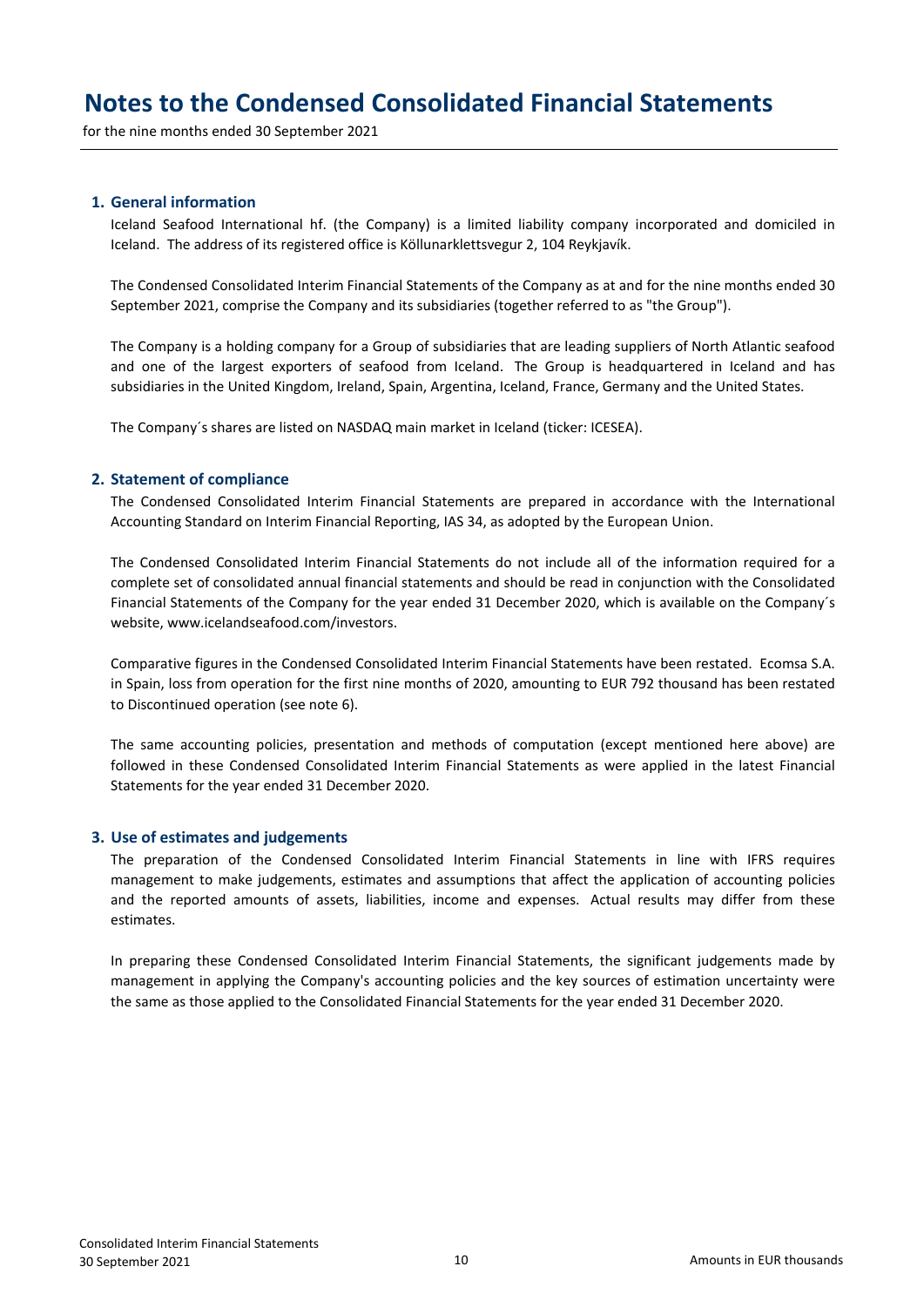for the nine months ended 30 September 2021

### **4. Quarterly statements**

|                                            | Q3<br>2021 | Q <sub>2</sub><br>2021 | Q <sub>1</sub><br>2021 | Q4<br>2020 | Q <sub>3</sub><br>2020 |
|--------------------------------------------|------------|------------------------|------------------------|------------|------------------------|
| <b>Revenue:</b>                            |            |                        |                        |            |                        |
| Sales of seafood                           | 128.149    | 116.792                | 119.299                | 101.797    | 105.989                |
| Intercompany                               | (16.846)   | (12.868)               | (14.947)               | (8.175)    | (10.310)               |
|                                            | 111.303    | 103.924                | 104.352                | 93.622     | 95.679                 |
| <b>Operating results:</b>                  |            |                        |                        |            |                        |
| Operating profit                           | 4.157      | 1.290                  | 4.343                  | 1.348      | 1.396                  |
| Net finance costs                          | (762)      | (272)                  | (596)                  | 713        | (990)                  |
| Normalised PBT                             | 3.395      | 1.018                  | 3.747                  | 2.061      | 406                    |
| Income tax                                 | (1.105)    | (226)                  | (880)                  | (438)      | (256)                  |
| Normalised profit<br>Significant items and | 2.290      | 792                    | 2.867                  | 1.623      | 150                    |
| discontinued operations                    | (173)      | (72)                   | (146)                  | (1.788)    | (500)                  |
| Profit (loss)                              | 2.117      | 720                    | 2.721                  | (165)      | (350)                  |
|                                            | 263.956    | 249.148                | 261.465                | 241.467    | 229.598                |
| Liabilities                                | 175.246    | 170.274                | 183.308                | 166.150    | 147.162                |

Quarterly statements have not been reviewed by the Group´s auditors.

### **5. Segment reporting**

| For 9M 2021                                       | Value added<br>S-Europe | Value added<br>N-Europe | Sales and<br>distribution | Other and<br>Eliminations | Consolidated |
|---------------------------------------------------|-------------------------|-------------------------|---------------------------|---------------------------|--------------|
| <b>Revenue:</b>                                   |                         |                         |                           |                           |              |
| Sales of seafood                                  | 147.731                 | 93.107                  | 123.402                   |                           | 364.240      |
| Intercompany                                      | (23.619)                | (60)                    | (7.423)                   | (13.559)                  | (44.661)     |
|                                                   | 124.112                 | 93.047                  | 115.979                   | (13.559)                  | 319.579      |
| <b>Operating results:</b>                         |                         |                         |                           |                           |              |
| Operating profit (loss)                           | 8.276                   | 205                     | 1.776                     | (467)                     | 9.790        |
| Net finance costs                                 | 264                     | (1.463)                 | (72)                      | (359)                     | (1.630)      |
| Normalised PBT                                    | 8.540                   | (1.258)                 | 1.704                     | (826)                     | 8.160        |
|                                                   | (2.386)                 | 274                     | (355)                     | 256                       | (2.211)      |
| Normalised profit (loss)<br>Significant items and | 6.154                   | (984)                   | 1.349                     | (570)                     | 5.949        |
| discontinued operations                           | (32)                    | (231)                   | (45)                      | (83)                      | (391)        |
| Profit (loss)                                     | 6.122                   | (1.215)                 | 1.304                     | (653)                     | 5.558        |
|                                                   | 110.357                 | 69.165                  | 26.681                    | 57.753                    | 263.956      |
| Liabilities                                       | 73.078                  | 54.138                  | 20.673                    | 27.357                    | 175.246      |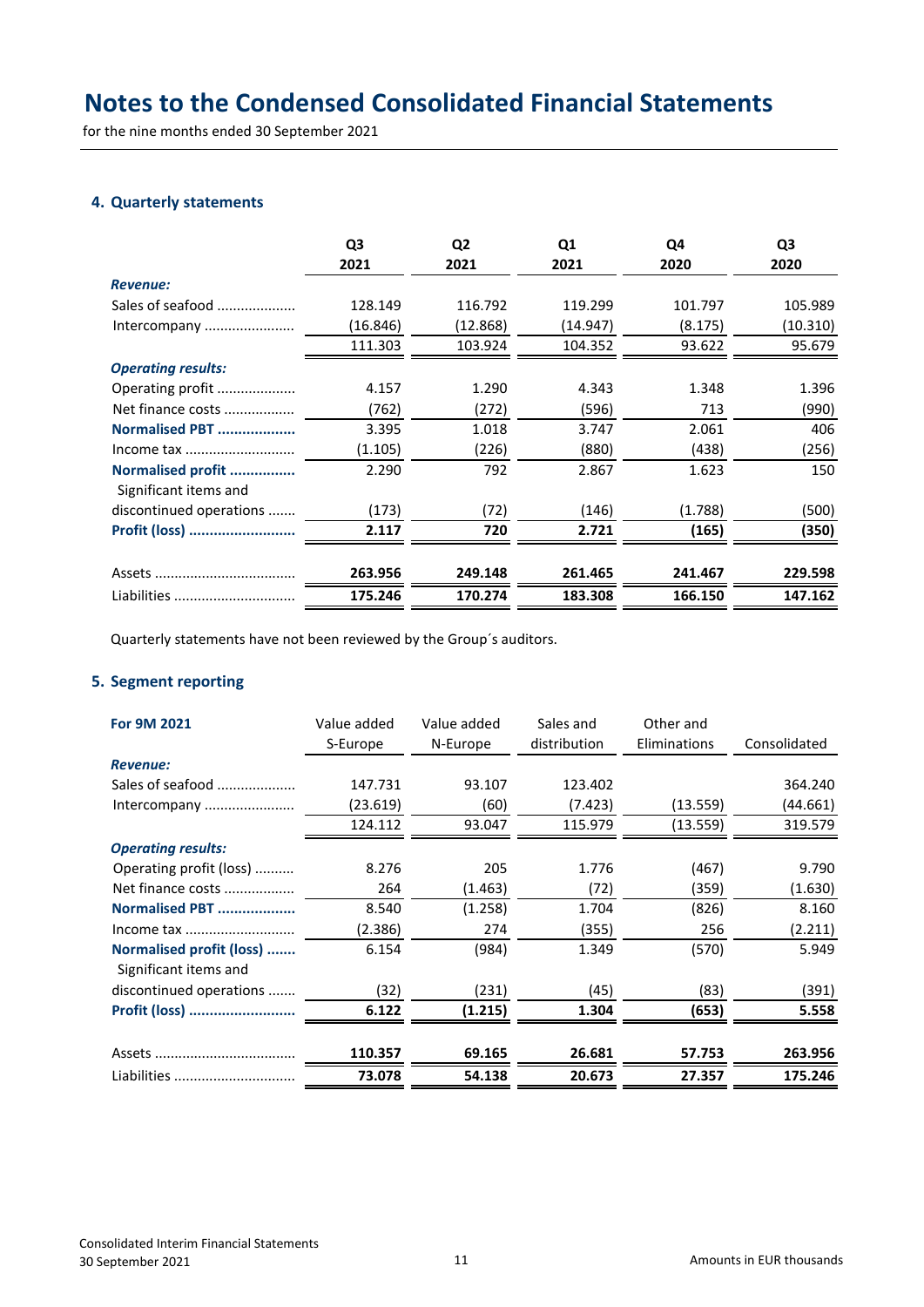for the nine months ended 30 September 2021

| For 9M 2020               | Value added<br>S-Europe | Value added<br>N-Europe | Sales and<br>distribution | Other and<br>Eliminations | Consolidated |
|---------------------------|-------------------------|-------------------------|---------------------------|---------------------------|--------------|
| <b>Revenue:</b>           |                         |                         |                           |                           |              |
| Sales of seafood          | 112.932                 | 79.557                  | 117.401                   |                           | 309.890      |
| Intercompany              | (16.960)                | (202)                   | (8.096)                   | (8.414)                   | (33.672)     |
|                           | 95.972                  | 79.355                  | 109.305                   | (8.414)                   | 276.218      |
| <b>Operating results:</b> |                         |                         |                           |                           |              |
| Operating profit (loss)   | 2.203                   | 2.814                   | 996                       | (392)                     | 5.621        |
| Net finance costs         | (1.189)                 | (866)                   | (121)                     | (436)                     | (2.612)      |
| Normalised PBT            | 1.014                   | 1.948                   | 875                       | (828)                     | 3.009        |
| Income tax                | 8                       | (353)                   | (180)                     | (470)                     | (995)        |
| Normalised profit (loss)  | 1.022                   | 1.595                   | 695                       | (1.298)                   | 2.014        |
| Significant items         | (867)                   | (418)                   | (45)                      | 277                       | (1.053)      |
| Profit (loss)             | 155                     | 1.177                   | 650                       | (1.021)                   | 961          |
|                           | 96.937                  | 62.277                  | 26.897                    | 43.487                    | 229.598      |
| Liabilities               | 72.319                  | 44.611                  | 21.427                    | 8.805                     | 147.162      |

### **6. Significant items**

In 2021 the Group incurred costs associated with the following:

- Oceanpath Ltd. sold its 50% share in its joint venture Credible Properties Ltd. The company book value was zero and the sales gain is EUR 0.1 million.

- Costs related to acquisitions and restructuring costs in the period of EUR 0.5 million.

In 2020 the Group incurred costs associated with the following:

- Costs related to acquisitions and restructuring costs in the period of EUR 0.5 million.

In 2020 Ecomsa S.A., a Spanish subsidiary of Iceland Seafood Ibérica was sold and therefore restated as discontinued operations.

| <b>Exceptional costs, net of income tax:</b> | 9M 2021 | 9M 2020 |
|----------------------------------------------|---------|---------|
|                                              | 110     |         |
|                                              | (599)   | (657)   |
|                                              | 98      | 131     |
|                                              | (391)   | (526)   |
| Discontinued operations, net of income tax:  |         |         |
|                                              |         | (792)   |
|                                              |         | 265     |
|                                              |         | (527)   |
|                                              | (391)   | (1.053) |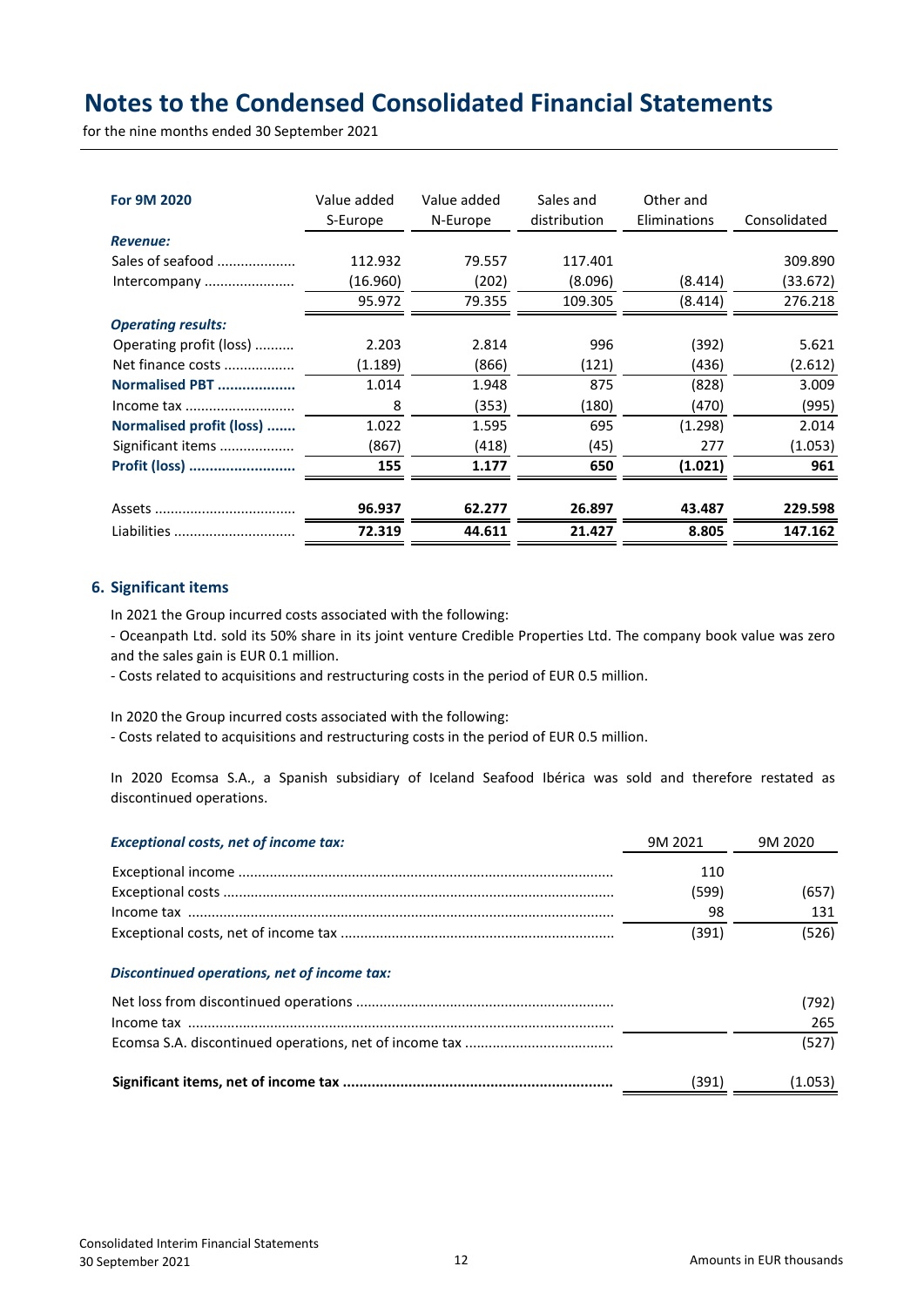for the nine months ended 30 September 2021

### **7. Earnings per share**

|                                                                       | 9M 2021   | 9M 2020   |
|-----------------------------------------------------------------------|-----------|-----------|
|                                                                       | 5.558     | 961       |
| Weighted average number of ordinary shares (ISK '000) for basic EPS   | 2.674.628 | 2.588.378 |
|                                                                       | 19.375    | 15.956    |
| Weighted average number of ordinary shares (ISK '000) for diluted EPS | 2.694.003 | 2.604.334 |
| Basic earnings per share (EUR cents per thousand shares):             |           |           |
|                                                                       | 0.2078    | 0.0371    |
| Diluted earnings per share (EUR cents per thousand shares):           |           |           |
|                                                                       | 0.2063    | 0.0369    |

### **8. Intangible assets**

The Group tested at the end of September whether goodwill had suffered any impairment. The conclusion was there were no triggers indicating that impairment was necessary.

| 30.9.2021 | 31.12.2020 | 30.9.2020 |
|-----------|------------|-----------|
| 51.690    | 43.526     | 43.526    |
| 10.044    | 8.255      | 3.888     |
| 46        | (91)       | (111)     |
| 61.780    | 51.690     | 47.303    |
| 821       | 964        | 1.038     |
| 62.601    | 52.654     | 48.341    |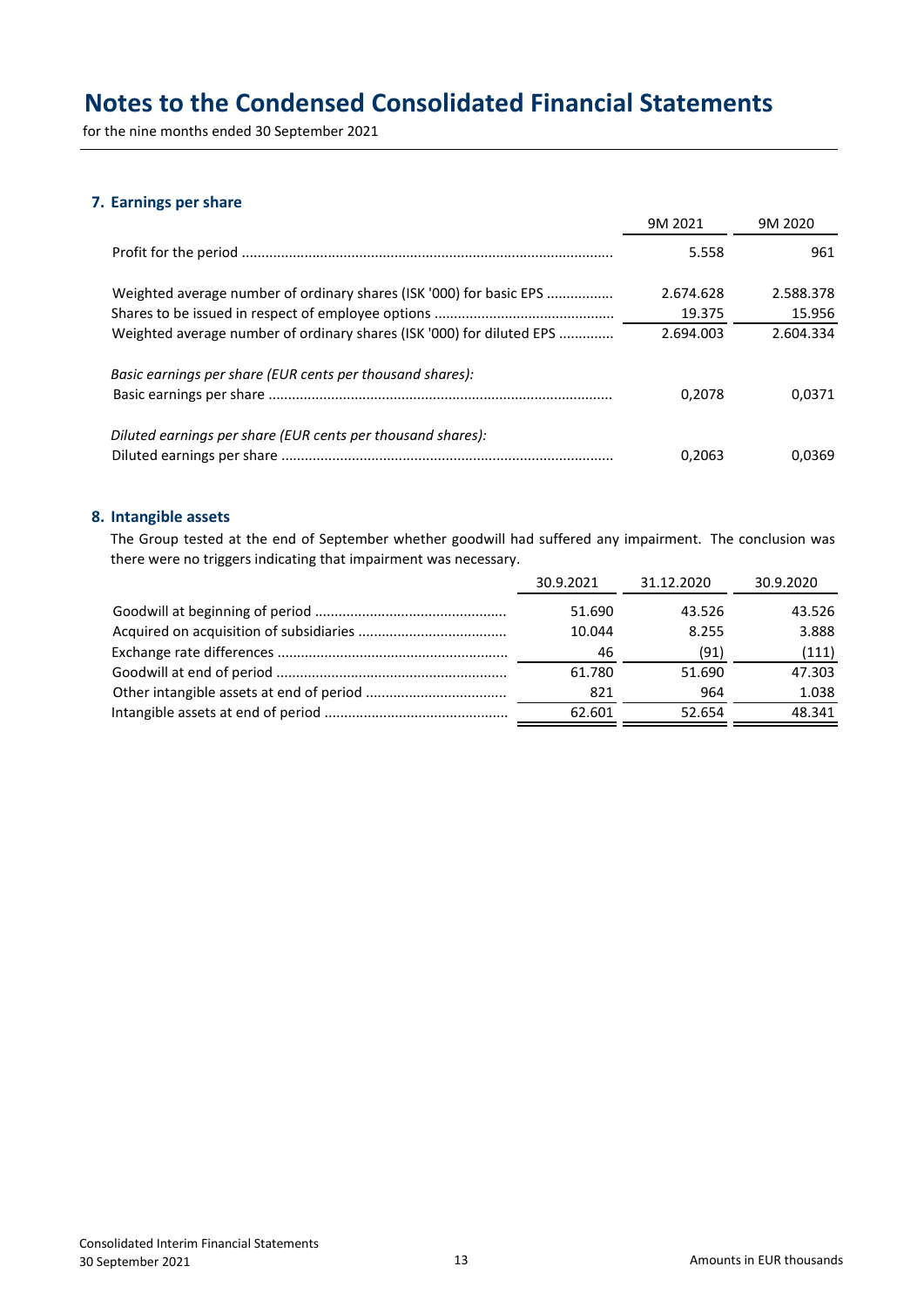for the nine months ended 30 September 2021

### **9. Subsidiaries and other investments**

At period-end, 30 September 2021, the Company directly owned eleven subsidiaries that are all included in the consolidation. The direct subsidiaries in addition owned a further eight subsidiaries. The Company holds the majority of voting power in all of its subsidiaries.

|                                        | Country of    | Ownership | Ownership  | Ownership | Principal       |
|----------------------------------------|---------------|-----------|------------|-----------|-----------------|
| Name of company                        | incorporation | 30.9.2021 | 31.12.2020 | 30.9.2020 | activity        |
| Subsidiaries:                          |               |           |            |           |                 |
| Iceland Seafood ehf.                   | Iceland       | 100%      | 100%       | 100%      | Sale of seafood |
| Solo Export ehf.                       | Iceland       | 100%      | 100%       | 100%      | Not active      |
| Iceland Seafood Ibérica S.A.U.         | Spain         | 100%      | 100%       | 100%      | Sale of seafood |
| - Ecomsa S.A.                          | Spain         |           |            | 100%      | Sale of seafood |
| - Achernar S.A.                        | Argentina     | 100%      | 100%       | 100%      | Sale of seafood |
| Elba Seafood ehf. <sup>A)</sup>        | Iceland       |           | 100%       | 100%      | Holding         |
| - ELBA S.L.                            | Spain         | 100%      | 100%       | 100%      | Sale of seafood |
| Ahumados Dominquez <sup>B)</sup>       | Spain         | 85%       |            |           | Sale of seafood |
| <b>Iceland Seafood Barraclough</b>     | <b>UK</b>     | 100%      | 100%       | 100%      | Holding         |
| - F. Barraclough Ltd.                  | <b>UK</b>     | 100%      | 100%       | 100%      | Not active      |
| - Iceland Seafood UK Ltd.              | <b>UK</b>     | 100%      | 100%       | 100%      | Sale of seafood |
| Oceanpath Ltd.                         | Ireland       | 100%      | 100%       | 67%       | Sale of seafood |
| - Dunns (Fish & Poultry) Ltd.          | Ireland       | 100%      | 100%       | 100%      | Holding         |
| - Dunns Seafare Ltd.                   | Ireland       | 100%      | 100%       | 100%      | Sale of seafood |
| - Mondi Properties Ireland Ltd Ireland |               | 100%      | 100%       | 100%      | Real estate     |
| - Carr & Sons Seafood Ltd.             | Ireland       | 100%      | 100%       | 100%      | Sale of seafood |
| - H J Nolan Ltd.                       | Ireland       | 100%      | 100%       | 100%      | Sale of seafood |
| Iceland Seafood France S.A.S.          | France        | 100%      | 100%       | 100%      | Sale of seafood |
| ISG Iceland Seafood GmbH               | Germany       | 100%      | 100%       | 100%      | Sale of seafood |
| ISI Seafood Inc.                       | <b>USA</b>    | 100%      | 100%       | 100%      | Sale of seafood |
| Iceland Seafood Hellas S.A.            | Greece        | 66%       | 66%        | 66%       | Liquidation     |
| Investments in joint ventures:         |               |           |            |           |                 |
| Credible Properties Ltd. C)            | Ireland       |           | 50%        | 50%       | Properties      |
| Investments in other companies:        |               |           |            |           |                 |
| Febin Marine Foods Private Ltd India   |               | 5%        | 5%         | 5%        | Seafood supply  |

<sup>A)</sup> Elba Seafood ehf. and Iceland Seafood International hf. merged in February 2021.

 $B$ <sup>B)</sup> The acquisition of Ahumados Dominquez was completed in September 2021 (see note 10).

 $\text{C}$ ) Oceanpath Ltd. sold its 50% share in Credible Properties Ltd. in June 2021 (see note 6).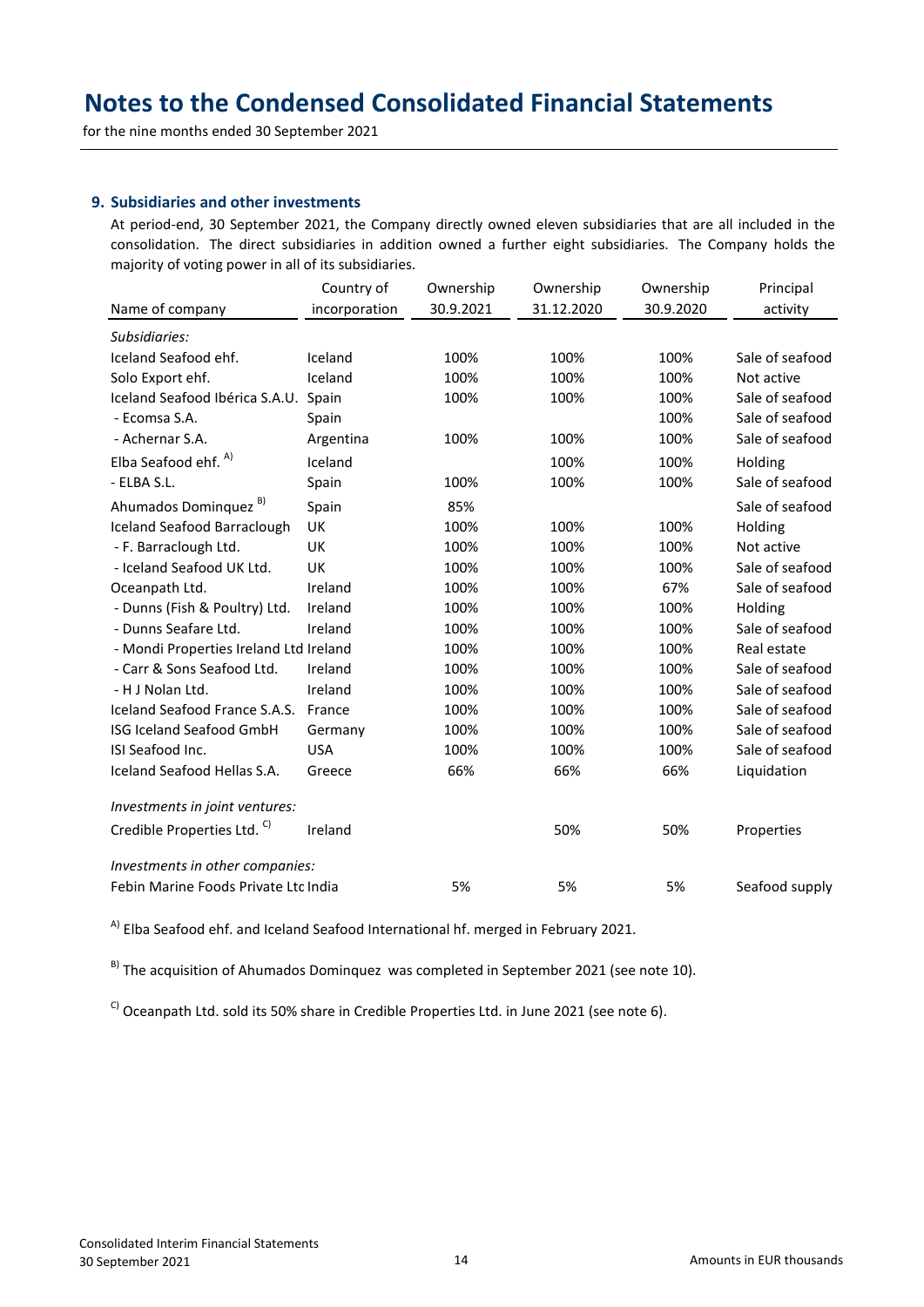for the nine months ended 30 September 2021

#### **10. Ahumados Dominquez**

On the 27 September 2021, the Company acquired 85% of the share capital of Ahumados Dominguez, a retailoriented company with a strong brand and consumer recognition in the smoked salmon sector in Spain. The Ahumados Dominguez brand is known for its premium quality. The acquisition will strengthen Iceland Seafoods position in the Spanish retail market, as well as creating opportunities to utilize the platform Ahumados Domingues has for selling high quality cod products from Iceland. Iceland Seafood acquired 85% stake in Ahumados Dominquez for €12.4 million.

In accordance with IFRS 3 *Business Combinations,* the purchase price of Ahumados Dominquez was allocated to identifiable assets and liabilities acquired. Provisional goodwill amounted to EUR 10.0 million.

The following table summarizes the consideration paid for Ahumados Dominquez and the recognized provisional amounts of assets acquired and liabilities assumed at the acquisition date, being the 27 September 2021.

|                                                        | 27.9.2021 |
|--------------------------------------------------------|-----------|
|                                                        | 83        |
|                                                        | 3.658     |
|                                                        | 291       |
|                                                        | 1.552     |
|                                                        | 2.909     |
|                                                        | 613       |
| Assets acquired                                        | 9.106     |
|                                                        | 491       |
|                                                        | 161       |
|                                                        | 246       |
|                                                        | 3.612     |
| Liabilities assumed                                    | 4.510     |
|                                                        | 4.596     |
|                                                        | (2.196)   |
|                                                        | 2.400     |
|                                                        | 12.444    |
|                                                        | 10.044    |
| Net cash outflow on acquisition of Ahumados Dominquez: |           |
|                                                        | 2021      |
|                                                        | 12.444    |
|                                                        | (613)     |
|                                                        | 11.831    |
|                                                        |           |

Under IFRS 3, up to one year from the acquisition date, the initial accounting for business combinations needs to be adjusted to reflect new information that is obtained about facts and circumstances that existed as of the acquisition date and, if known, would have affected the measurement of the amounts recognized as of that date. As a result of such adjustments the values of assets and liabilities recognized may change in the one-year period from the acquisition date.